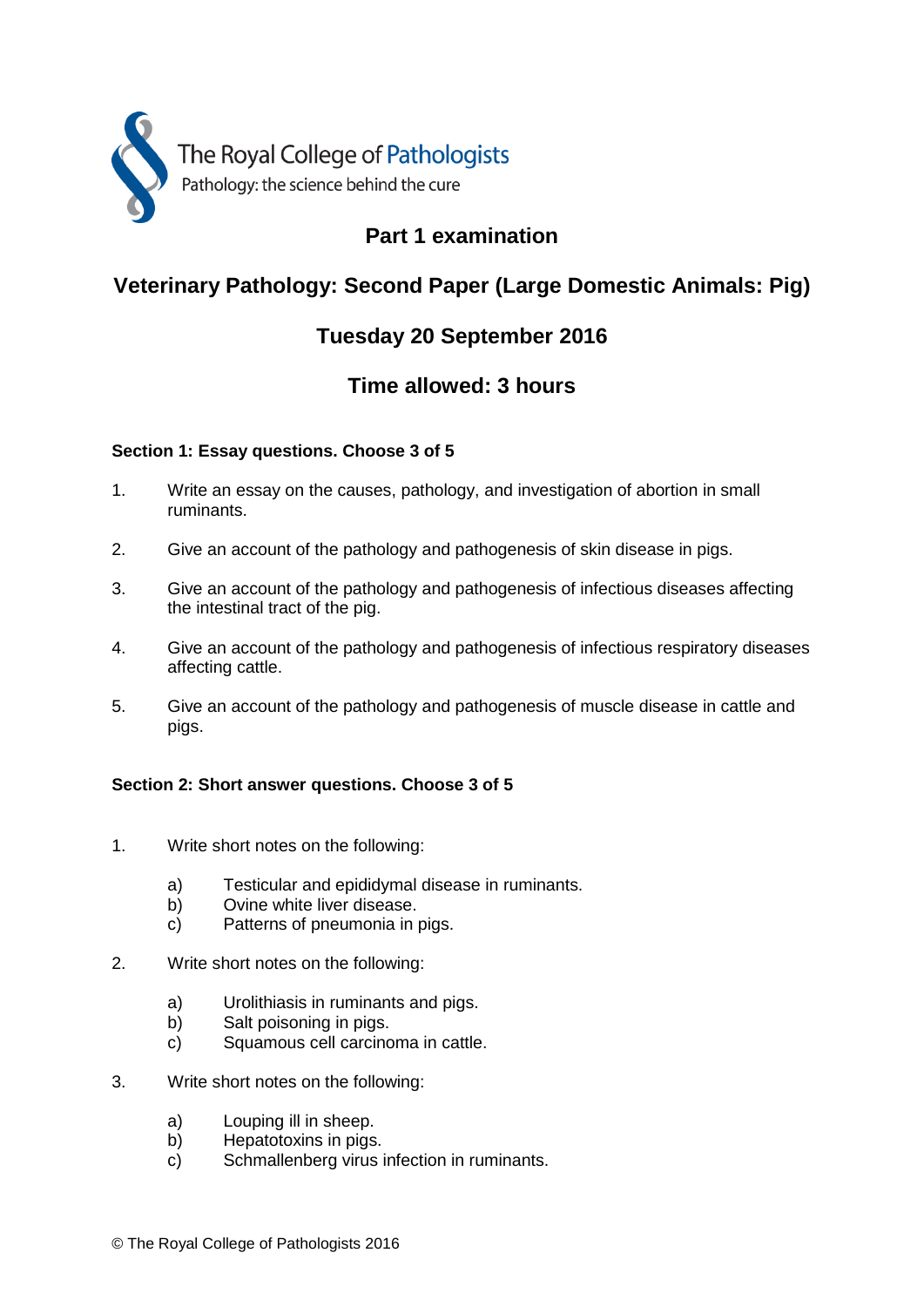- 4. Write short notes on the following:
	- a) Interstitial nephritis in ruminants and pigs.<br>b) Dermatophilosis in sheep.
	- b) Dermatophilosis in sheep.
	- c) Nasal and sinus disease in sheep and pigs.
- 5. Write short notes on the following:
	- a) Myocarditis in cattle.<br>b) Diagnosis of clostridia
	- b) Diagnosis of clostridial infections in sheep.<br>c) Causes of sudden death in pigs.
	- Causes of sudden death in pigs.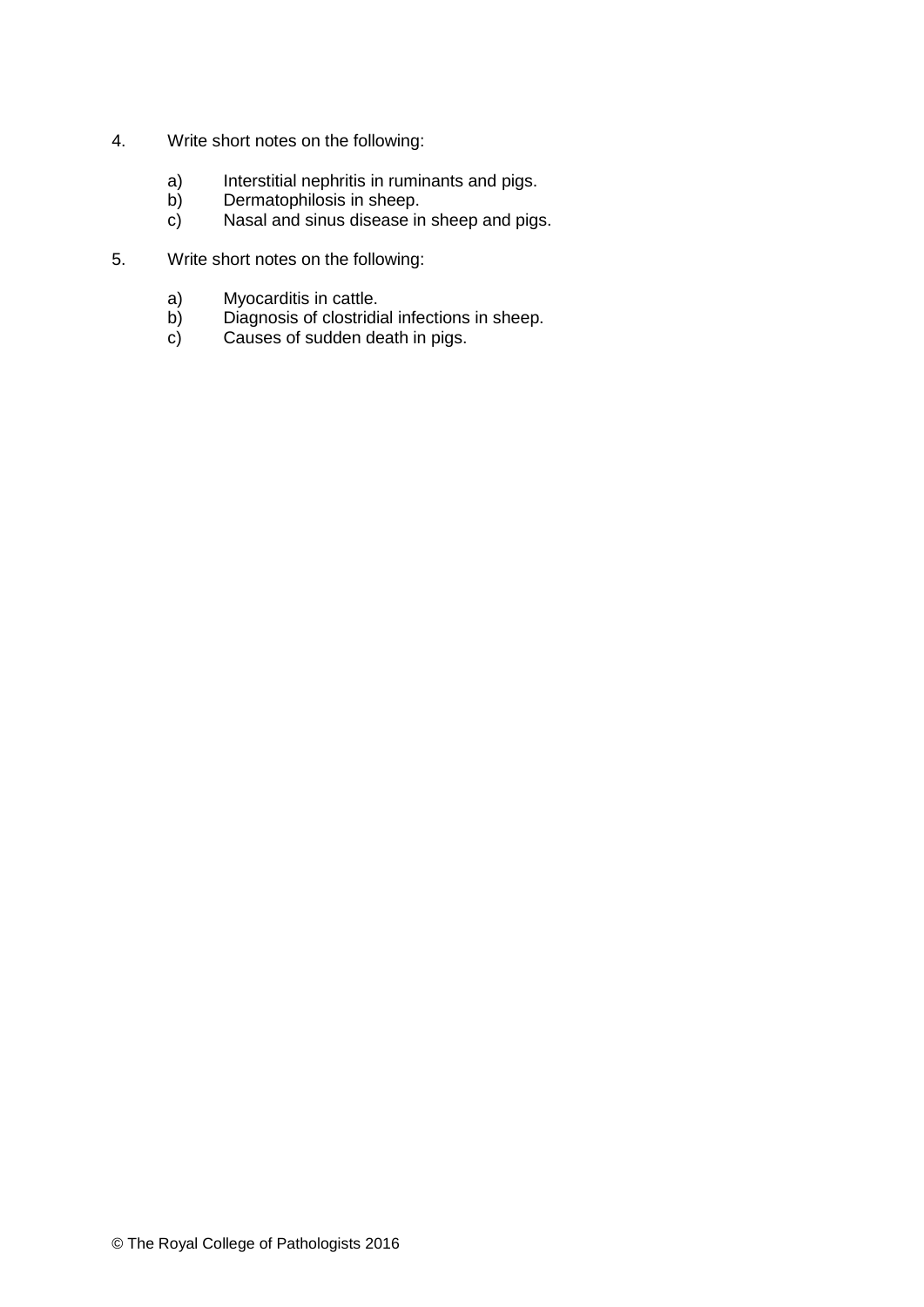

## **Part 1 examination**

# **Veterinary Pathology: Second Paper (Large Domestic Animals)**

### **Tuesday 22 September 2015**

### **Time allowed: 3 hours**

#### **Section 1- Essay questions**

**Candidates must answer THREE questions ONLY in this Section. Candidates are advised to allocate approximately 40 minutes to each essay attempted in this Section.**

- 1. Write an essay on mycotoxicosis in ruminants.
- 2. Write an essay on the diagnosis of sudden death in weaned lambs illustrating your answer with common diseases
- 3. Write an essay on the causes and pathology of infectious nervous disease in pigs.
- 4. Compare and contrast the pathology of *Mycoplasma sp*. infection in cattle and pigs.
- 5 . Write an essay on the causes, pathogenesis and pathology of gastrointestinal tract disease in adult cattle.

#### **Section 2 - Short notes questions.**

#### **Candidates must answer THREE questions ONLY in this Section**

- 1. Write short notes on the following;
	- a) *Lawsonia intracellularis* in pigs
	- b) Besnoitiosis in cattle
	- c) Ovine abortifacients
- 2 . Write short notes on the following;
	- a) Neoplasia in sheep
	- b) African swine fever in pigs
	- c) Bracken poisoning in cattle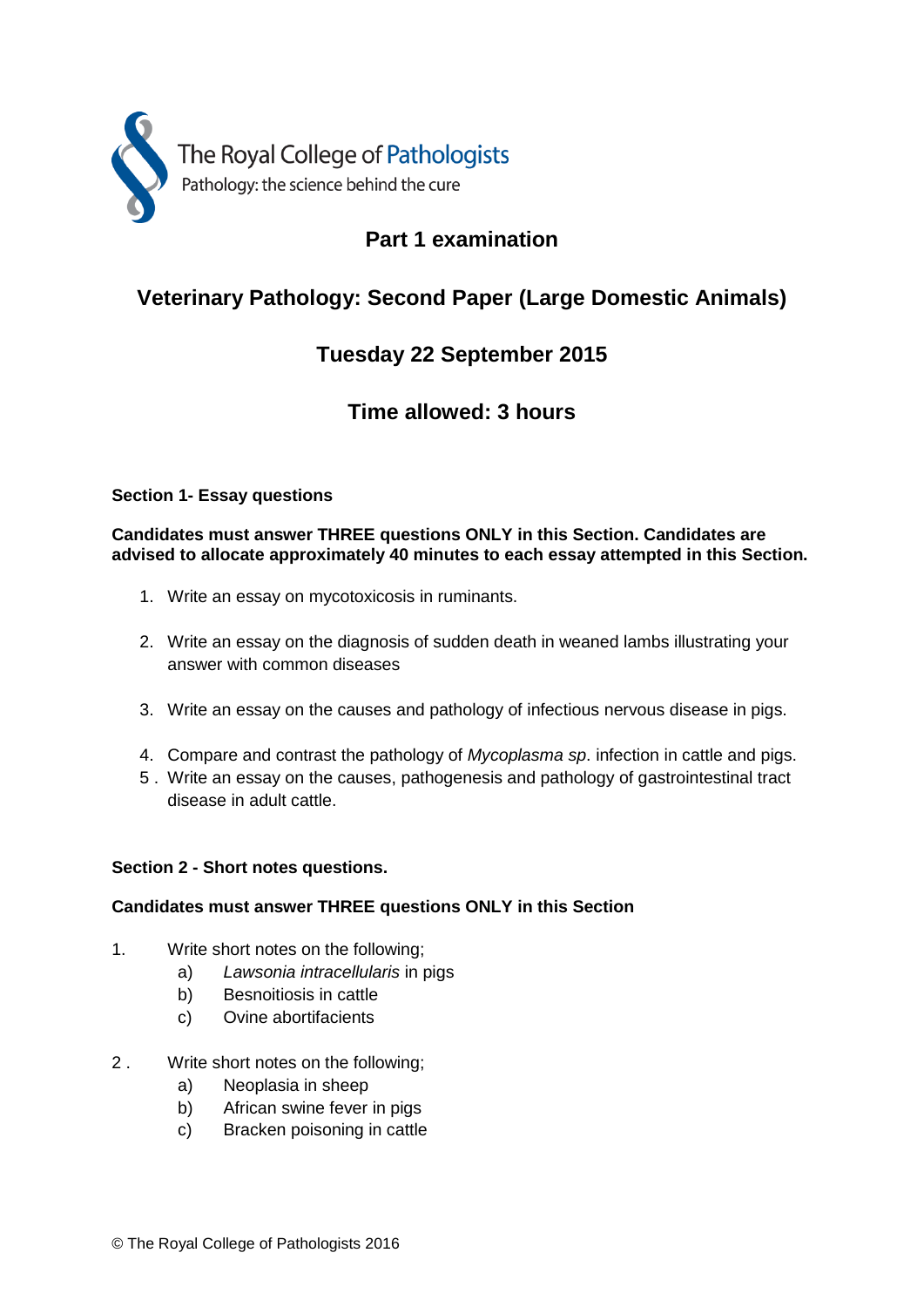- 3. Write short notes on the following;
	- a) Amyloidosis in cattle
	- b) GM2 Gangliosidosis in sheep
	- c) Viral skin diseases of pigs
- 4. Write short notes on each of the following
	- a) Rickets in lambs
	- b) Osteomyelitis in cattle
	- c) Osteochondrosis in pigs
- 5 . Write short notes on each of the following
	- a) Renal disease in pigs
	- b) Myocardial disease in cattle
	- c) Copper poisoning in sheep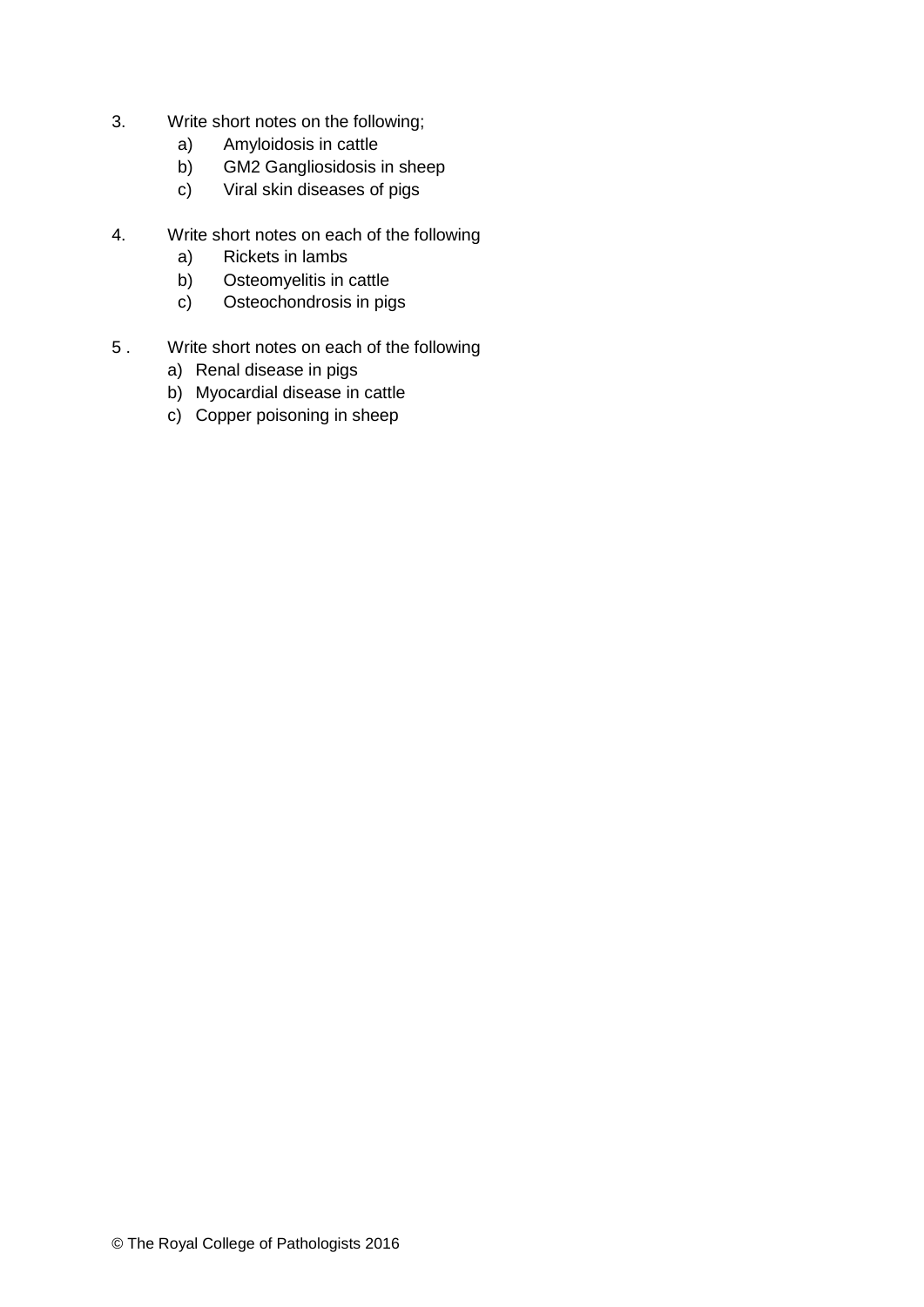

### **Part 1 examination**

### **Veterinary Pathology: Second paper Species Group Pathology: Large Domestic Animals (Horse)**

### **Tuesday 25 th September 2012**

### **Time allowed: 3 hours**

#### **Section 1- Essay questions**

**Candidates must answer THREE questions ONLY in this Section.** Candidates are advised to allocate approximately 40 minutes to each essay attempted in this Section.

- 1. Discuss the approach to the investigation of sudden unexpected death in the horse.
- 2. Give an account of the pathology of conditions involving the urinary tract of the horse.
- 3. Compare and contrast neoplastic conditions of the skin in cattle and horses.
- 4. Discuss congenital conditions involving the central nervous system of ruminants.
- 5. Write an essay on the infectious diseases involving the alimentary tract in neonatal calves.

#### **Section 2 - Short notes questions.**

#### **Candidates must answer THREE questions ONLY in this Section; all three parts of each question to be answered**

- 1. Write short notes on the following:
	- (a)Gastric ulceration in the horse.
	- (b)C cell tumours of the thyroid gland.
	- (c) Conditions affecting the bovine jaw.
- 2. Write short notes on the following:
	- (a)Equine hyperlipidaemia.
	- (b)Guttural pouch mycosis.
	- (c) The histopathological diagnosis of dysautonomia in the horse.